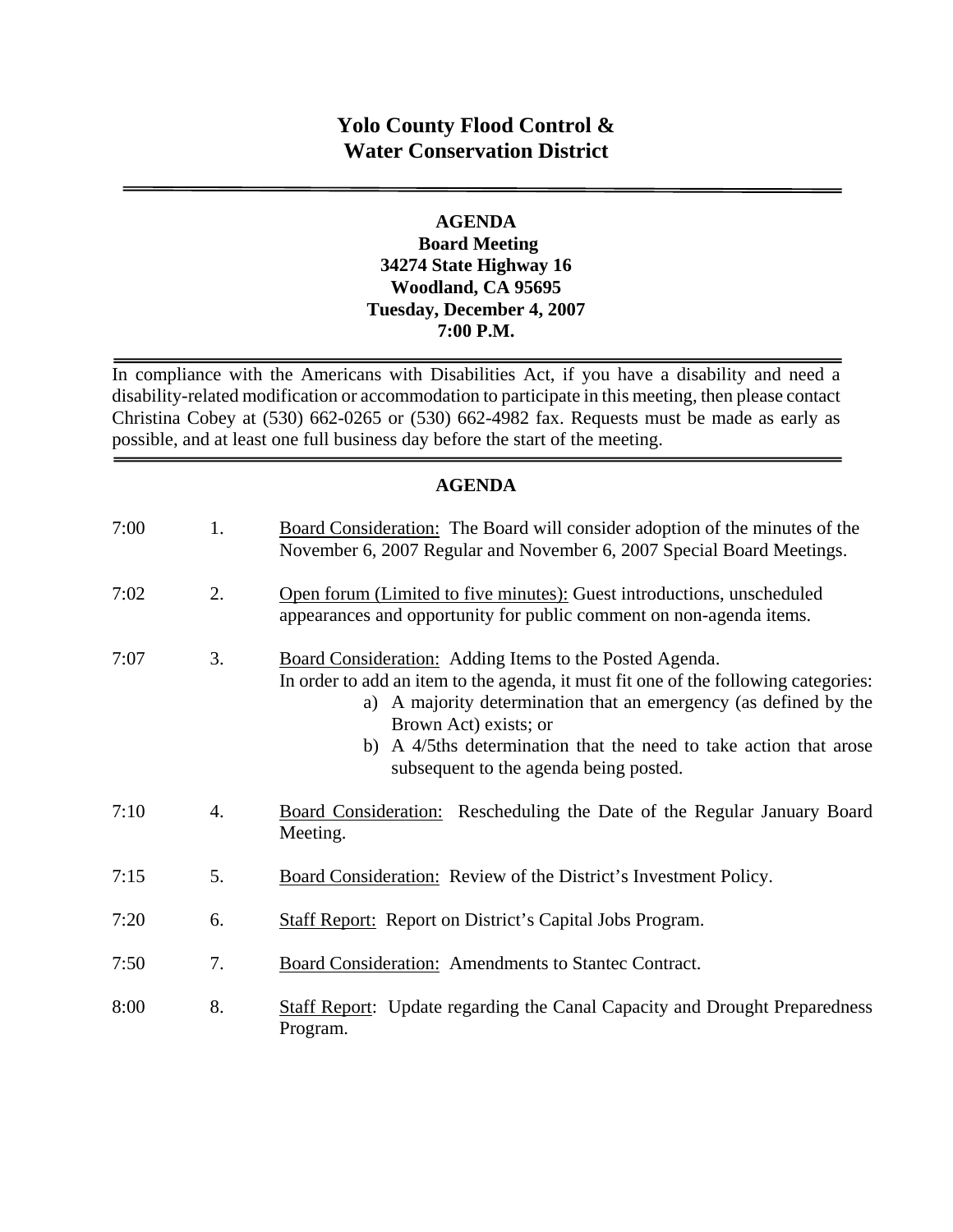| 8:20 | 9.  | <b>Staff Report:</b> Update regarding the floodSAFE Yolo County Program.                                                                                                                                                                                                                                                                                          |
|------|-----|-------------------------------------------------------------------------------------------------------------------------------------------------------------------------------------------------------------------------------------------------------------------------------------------------------------------------------------------------------------------|
| 8:25 | 10. | Directors' Reports: Each member of the Board will have the opportunity to report<br>on meetings and conferences attended during the prior month on behalf of the<br>District.                                                                                                                                                                                     |
| 8:30 | 11. | Attorney's Report: The District's attorney will report on current legal and<br>legislative activities.                                                                                                                                                                                                                                                            |
| 8:35 | 12. | General Manager's Report: The Board will receive a report from the General<br>Manager or designated representatives regarding current general activities and<br>projects of the District.<br>a) General Activities<br>b) Indian Valley Dam<br><b>Turbine Inspection Contract</b><br>ii. Power Pole Replacement<br>c) Operations, Maintenance and Water Conditions |
| 8:55 | 13. | General Discussion: Opportunity for Board members to ask questions for<br>clarification, provide information to staff, request staff to report back on a<br>matter, or direct staff to place a matter on a subsequent agenda.                                                                                                                                     |
| 9:00 | 14. | Board Consideration: The Board will consider the approval and the payments<br>of bills.                                                                                                                                                                                                                                                                           |
| 9:05 | 15. | <b>Closed Session:</b><br>Conference with Legal Counsel Under:<br>a) Brown Act Section 54956.9 Carman vs. YCFC&WCD and<br>Watson vs. YCFC&WCD                                                                                                                                                                                                                     |
| 9:15 | 16. | <b>Closed Session Report</b>                                                                                                                                                                                                                                                                                                                                      |
| 9:20 | 17. | <b>Adjourn</b>                                                                                                                                                                                                                                                                                                                                                    |
|      |     |                                                                                                                                                                                                                                                                                                                                                                   |

The public may address the Board concerning an agenda item either before or during the Board's consideration of that agenda item. Public comment on items within the Board's jurisdiction is welcome, subject to reasonable time limits for each speaker. Upon request, agenda items may be moved up to accommodate those in attendance wishing to address that item. Times listed for consideration of agenda items are approximate only. The Board may consider any agenda item at any time during the Board meeting.

I declare that the foregoing agenda was posted at the office of the Yolo County Flood Control and Water Conservation District, 34274 State Highway 16, Woodland, CA on November 30, 2007.

By: \_\_\_\_\_\_\_\_\_\_\_\_\_\_\_\_\_\_\_\_\_\_\_\_\_\_\_\_\_\_\_\_\_\_\_\_\_

Christina Cobey, Administrative Assistant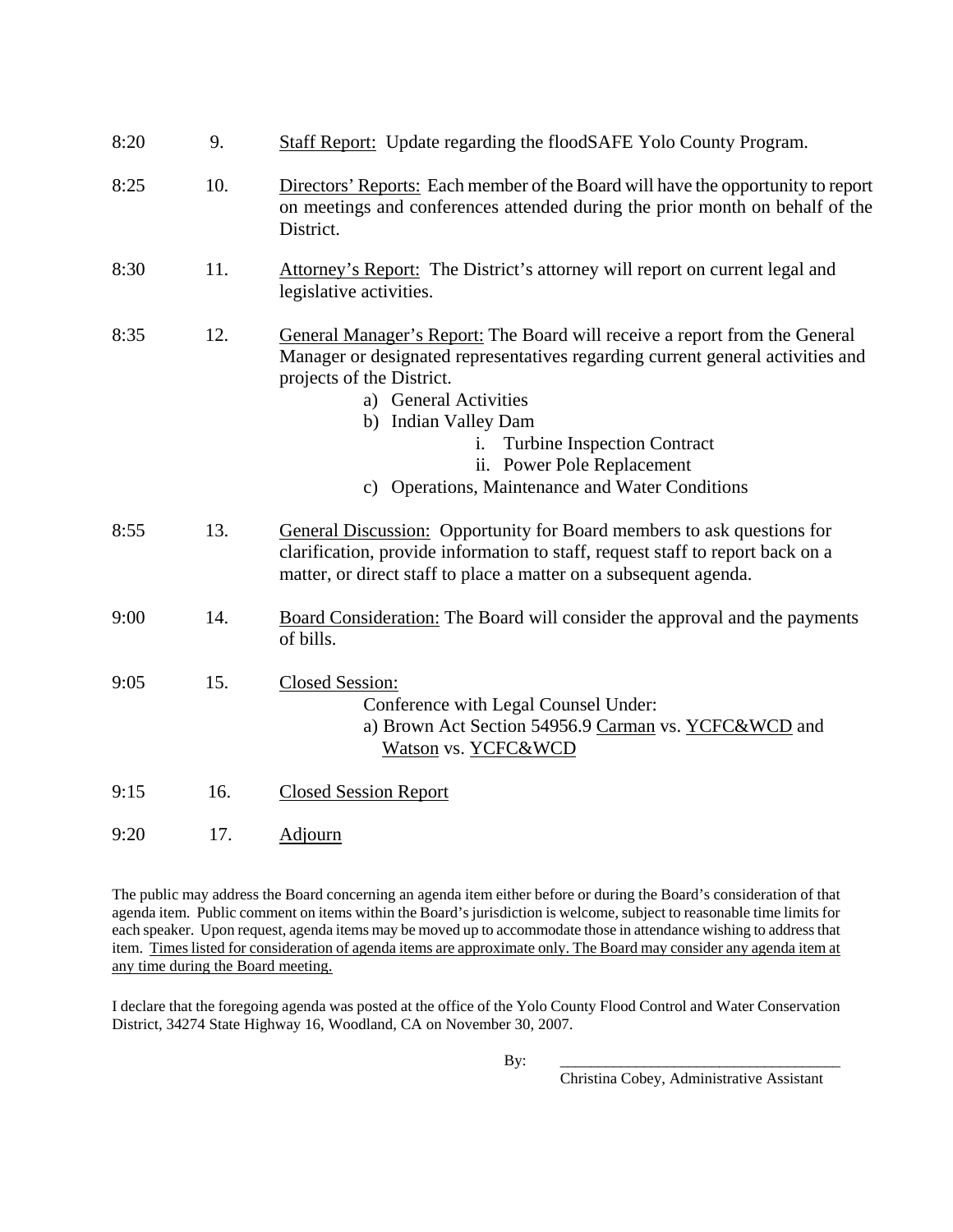

**FLOOD CONTROL & WATER CONSERVATION DISTRICT** 

**BOARD MEETING MINUTES Tuesday, December 4, 2007, 7:00 PM**

**YCFCWCD Offices 34274 State Highway 16 Woodland, CA 95695** 

The regular meeting of the Board of Directors of the Yolo County Flood Control and Water Conservation District (District) was held at 7:00 p.m. on December 4, 2007, at its regular place of business, 34274 State Highway 16, Woodland, California. Chair Scheuring convened the meeting. In attendance were:

District Board

David Scheuring, Chair Erik Vink, Vice Chair Ann Brice, Director Bruce Rominger, Director Ron Tadlock, Director

District Staff and Consultants Tim O'Halloran, General Manager Chris Barton, Assistant General Manager Mike Horgan, District Engineer Margaret Kralovec, Writer/Editor Stefan Lorenzato, Environmental Associate Max Stevenson, Water Resources Associate Paul Bartkiewicz, Legal Counsel Brent Moore, Stantec Consultant Michael O'Hagan, Stantec Consultant George Sabol, Stantec Consultant Jack Sinor, Consultant

Members of the Public Duane Chamberlain, Yolo County Board of Supervisors Dave Pratt Don Rominger, Retired YCFC&WCD Director Bob Schneider, Tuleyome Frank Sieferman, Sr. Blair Voelz, Chair, Yolo County Resource Conservation District

### **1. BOARD CONSIDERATION: Approval of Minutes**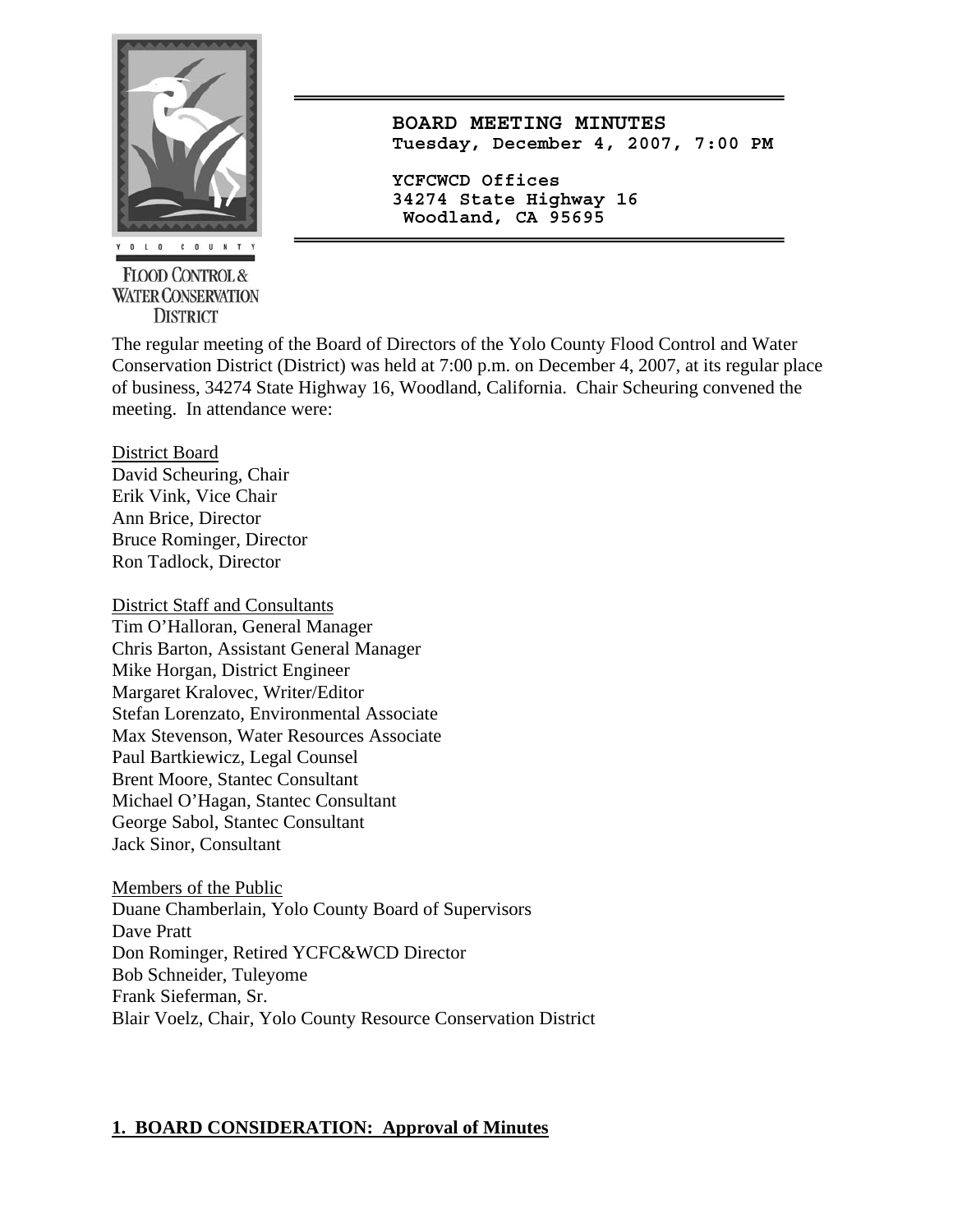**7.43 M/S/C** approved the minutes of the Special and Regular November 6, 2007, Board Meetings as presented.

### **2. OPEN FORUM**

No items.

### **3. BOARD CONSIDERATION: Adding Items to the Posted Agenda**

General Manager O'Halloran asked the Board to approve adding an agenda topic under Item 8 to allow staff to present information on a District application for a grant of \$250,000 over 2 years (AB303).

**7.44 M/S/C** approved the addition to the posted agenda under Item 8.

### **4. BOARD CONSIDERATION: Rescheduling Regular January Board Meeting**

Staff requested Board to reschedule the January Regular Board Meeting from Tuesday, January 1 to Tuesday, January 8, 2008, to avoid conflict with the New Year's holiday.

**7.45 M/S/C** approved rescheduling Regular January Board Meeting to January 8.

### **5. BOARD CONSIDERATION: Review of District's Investment Policy**

Assistant General Manager Barton reported on the annual review of the District's investment policy. Because the review established that there were no changes required by law, nor none needed, it was determined there would be no revisions or changes to the investment policy.

### **6. STAFF REPORT: Report on District's Capital Jobs Program**

General Manager O'Halloran briefly reviewed the capital jobs program and its projects, and announced that Stantec had completed two scopes of work on major projects, and would be presenting their results. He reintroduced Stantec consultants who reported on findings to date.

Stantec Project Manager Mike O'Hagan talked about the inspection on the flumes and siphons of Winters Canal at six locations identified by District staff as locations of concern. He recounted considerations for Stantec's approach to each site including a site visit, development of a structural history, development of a drawing of the structure, relationship of the site to flow regimes and flow data, a visual assessment of the site, and a determination of whether there are/were design or structural problems. Stantec proposes to develop a written reort for each site (electronic format). A topographical survey would cost an expected \$12,000 per site, or approximately \$72,000 in time and materials.

**7.46 M/S/C** approved allocation to assess six flumes and siphons on Winters Canal for an amount not to exceed \$66,400 plus disbursements.

Stantec Technical Engineer George Sabol reported on the Capay Dam Rehabilitation Project. Repair to the apron structure is a top priority, but the nature of the repair requires more analysis. Possible options to consider include replacement of the apron, building a grade control structure downstream from the dam that could reduce stress and improve the performance of the apron, extending the length of the apron, choosing among alternatives in rehabilitation methods and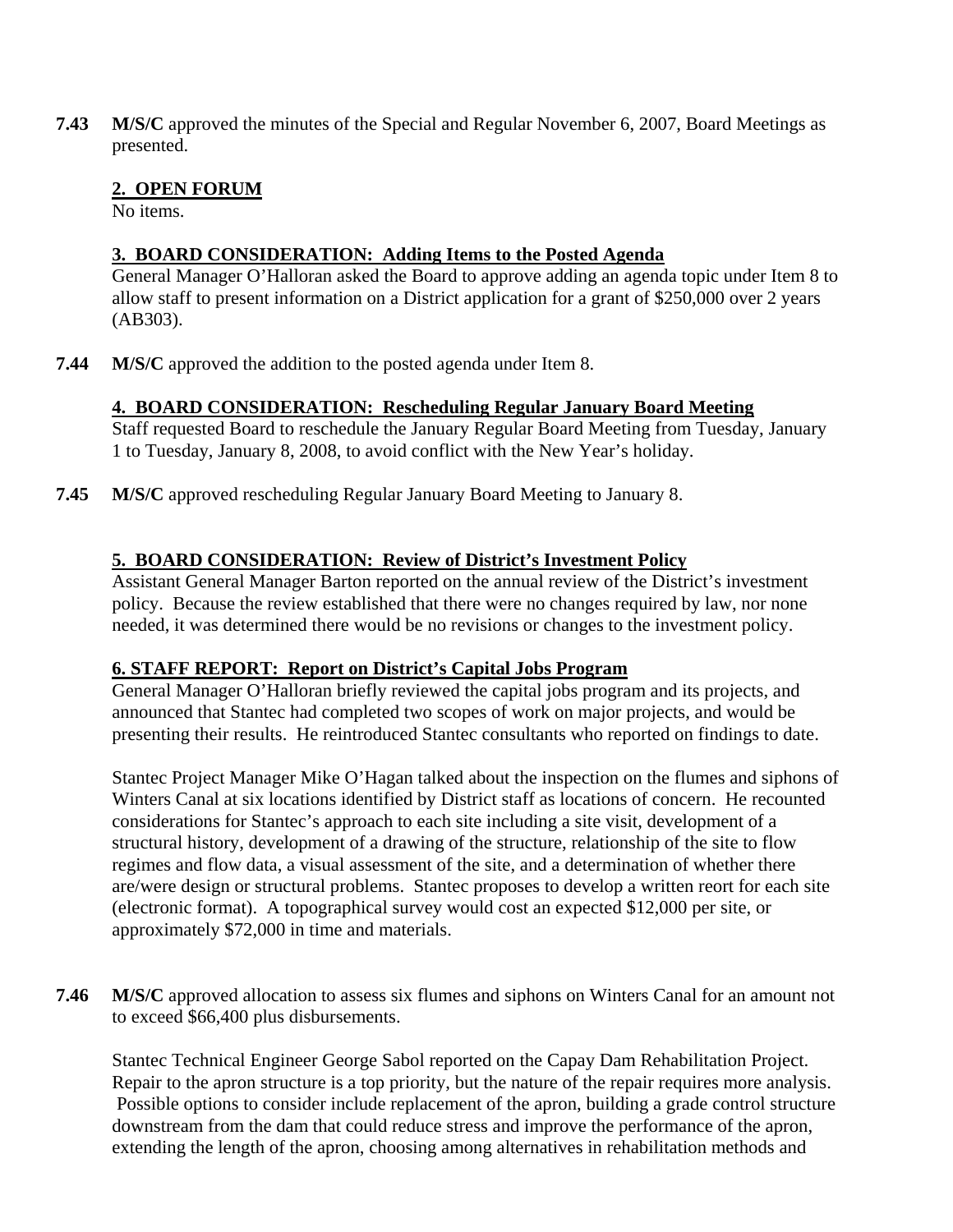materials. Sabol said that Stantec's cost estimate for this comprehensive assessment of the Capay Dam apron is \$294,000, which he characterized as a conservative estimate. He stated that real costs could very well be less. The largest single portion of the estimate is for geotechnical drilling, estimated at \$87,000. Sabol indicated that an the assessment could address the costs and benefits of installing hydroelectric power generation and a fish passage structure as part of this project. O'Halloran noted that these two project additions were not "must haves," and mentioned that sediment loads during winter storms would likely close a hydroelectric plant. Director Rominger indicated that the Infrastructure Committee had reviewed Stantec's preliminary estimates for the assessment costs, and felt that there was little choice but to proceed. Funding assistance options, such as a bond issue or cost sharing with Yolo County were mentioned but not discussed.

Sabol presented the project to assess the abutment walls at each end of the Capay Dam, which are showing significant cracking of unknown origin. Determining the cause of the cracks and deformations in the abutments would likely determine the remedy, which could range from monitoring the cracks to see if they are progressing, to complete replacement of the walls, and a range of options in between.

Sabol addressed the third portion of the Capay Dam Rehabilitation Project – an inspection of the upstream side of the dam, where cracks are appearing in the same location as on the downstream side of the dam. This assessment would likely take place in phases, where a portion of flow would be diverted, and the remaining sediment would be excavated to permit visual inspection. Both the upstream dam inspection and the apron repair would require environmental compliance and permitting, which may delay these assessments beyond the next irrigation season because of the length of time it could take to obtain the necessary permits.

**7.47 M/S/C** approved allocation of \$500,000 to proceed with the assessment of the three aspects of the Capay Dam Rehabilitation Project (apron repair, abutment wall repair, upstream dam inspection).

### **7. BOARD CONSIDERATION: Amendments to Stantec Contract**

O'Halloran requested that the Board augment the initial funds approved for the scopes of work by an additional \$42,000, which he expects will cover the completion of the remaining scopes of work.

**7.48 M/S/C** approved augmenting previously approved funds for scopes of work by an additional \$42,000.

# **8. STAFF REPORT: Canal Capacity and Drought Preparedness Program**

Water Resources Associate Max Stevenson reported on the status of the Canal Capacity and Drought Preparedness Program. The District is screening potential wells, and of eight wells identified as possibilities, the District has visited five, and pump tests are expected to be performed on two during the next week. The goal is to have 10 wells in the program next summer. Terms of the agreements with well owners are being drafted, and will be ready for Board consideration by February's Regular Board Meeting. Enthusiasm of well owners remains high.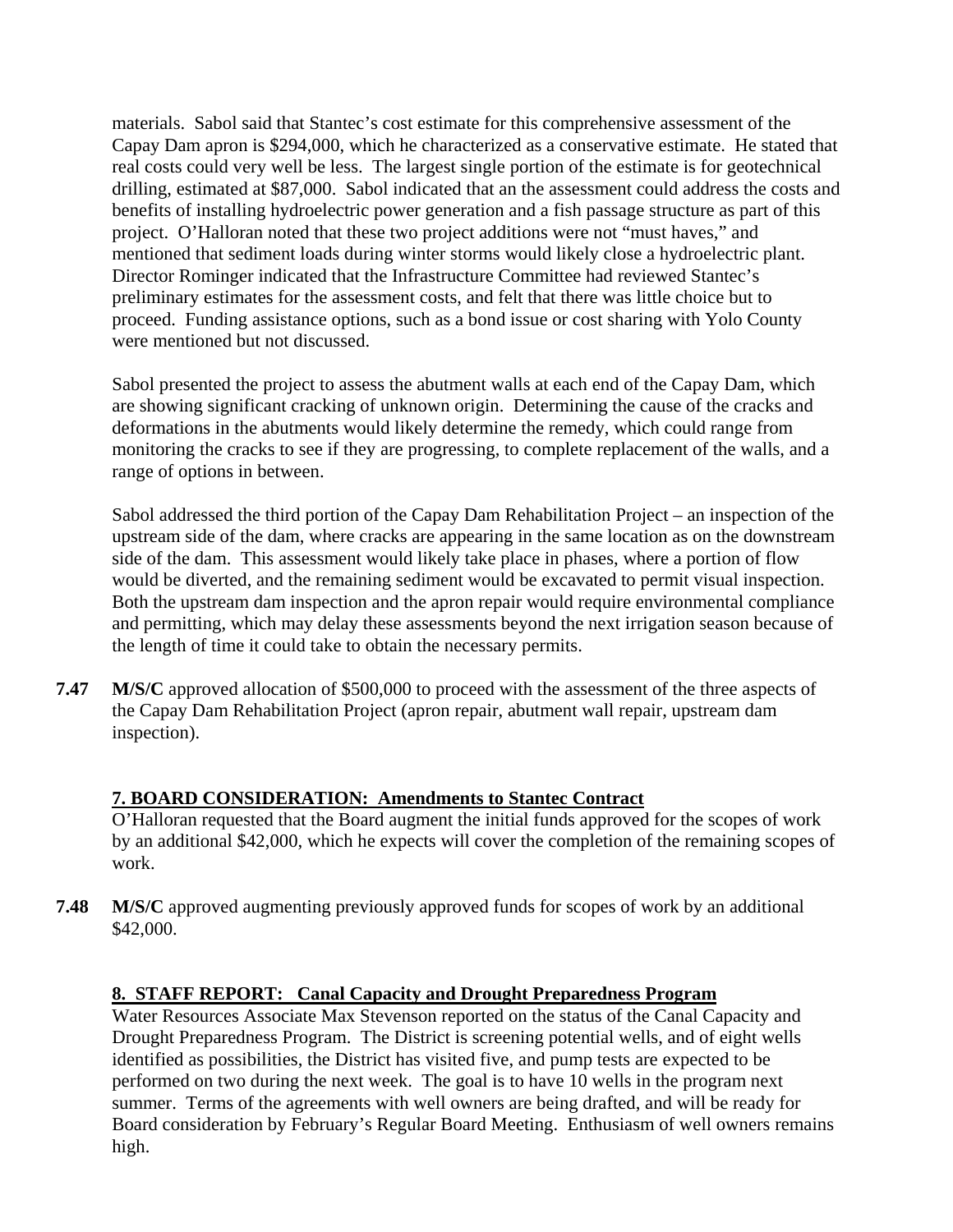Stevenson also reported on the District's application for an AB303 grant, which may offer potential funding for four District tasks:

- 1. Evaluation of the capacity program.
- 2. Water diversion into a pit at Granite Aggregate Company for groundwater recharge.
- 3. Improvements to groundwater monitoring (ongoing).
- 4. Use of IGSM to study the impact of the canal capacity program, effect of drought, expansion of granite pits at Capay.

### **9. STAFF REPORT: FloodSAFE Yolo**

Due to an unexpected health issue for Project Manager Borcalli, the FloodSAFE Yolo Program will proceed under the interim direction of Stefan Lorenzato under the advisement of Borcalli.

# **10. DIRECTORS' REPORTS**

Director Rominger reported that the activities of the Infrastructure Committee, on which he sits with Director Tadlock, had been reported on during the course of the Stantec presentation.

Chair Scheuring reported that the CA Department of Water Resources will be issuing revised guidelines for the content of the IRWMP. The Water Resources Association of Yolo County is expecting it will have to revise the recently approved IRWMP to meet new guidelines.

### **11. ATTORNEY'S REPORT**

Legal Counsel Bartkiewicz reported that California's leadership and legislature are continuing discussions about the water bond issue, which remains an unknown quantity. A bond measure will likely appear on the November 2008 statewide ballot.

### **12. GENERAL MANAGER'S REPORT:**

#### a. General Activities

General Manager O'Halloran reported on two break-ins at the District headquarter facility that resulted in damage costs but no serious loss of property.

The District is evaluating its position and processes regarding rate-setting requirements under both District agreements and state requirements, and needs of the District cover costs during allocation or no-sales years. One strategy for meeting 218 requirements might include notifying rate payers with different rate structures based on different irrigation supply scenarios.

### b. Indian Valley Dam

Facilities Supervisor Lopez reported that 15 power poles at Indian Valley need to be replaced at a cost of \$23,000 per pole. An upgrade to metal poles is under consideration. All but one pole requires the use of a helicopter for replacement.

Lopez reported on the Indian Valley turbine inspection, with a projected cost of \$160,000. The inspection will determine coating damage, cavitation, wear. If repairs are required, more money will be required to complete them. The inspection is expected to be completed by January 15, after which the District will make a decision on what repairs, if any, will be performed.

c. Operations, Maintenance and Water Conditions